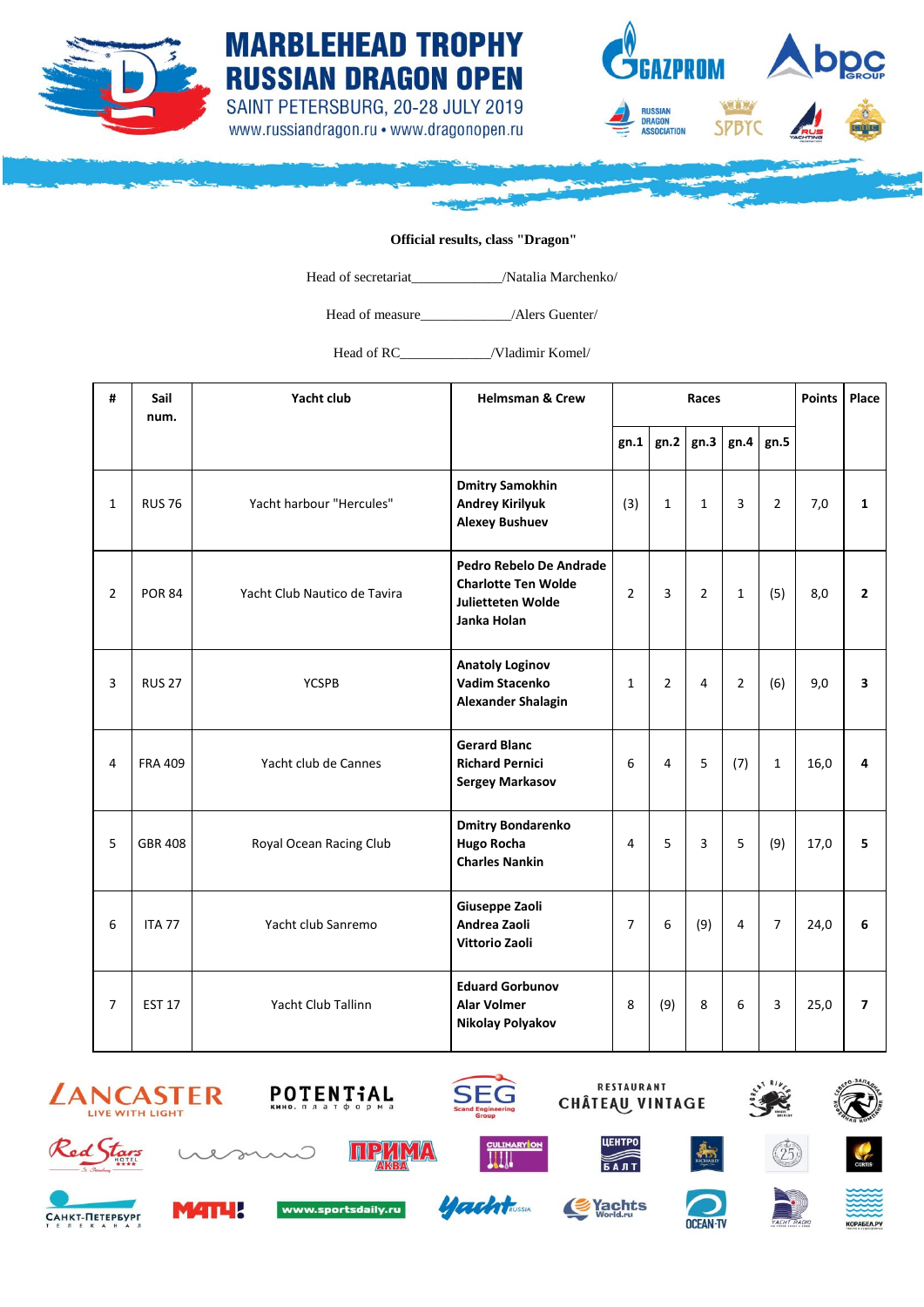

## **MARBLEHEAD TROPHY RUSSIAN DRAGON OPEN** SAINT PETERSBURG, 20-28 JULY 2019

www.russiandragon.ru • www.dragonopen.ru



| 8  | <b>RUS 35</b>    | Yacht club "Druzhba"                                        | <b>Viktor Fogelson</b><br><b>Alexander Yanin</b><br>Viacheslav Kaptyukhin       | (9)  | $\overline{7}$ | $\overline{7}$ | q    | $\overline{4}$ | 27,0 | 8  |
|----|------------------|-------------------------------------------------------------|---------------------------------------------------------------------------------|------|----------------|----------------|------|----------------|------|----|
| 9  | LAT <sub>3</sub> | <b>LTC</b>                                                  | Anna Basalkina<br>Vladislava Ukraintseva<br><b>Eriks Masteiko</b>               | 5    | 8              | (12)           | 8    | 12             | 33,0 | 9  |
| 10 | <b>RUS 32</b>    | Yacht club "Krestovsky ostrov"                              | <b>Boris Latkin</b><br><b>Alexey Murashkin</b><br><b>Oleg Chugunov</b>          | 10   | (13)           | 10             | 11   | 13             | 44,0 | 10 |
| 11 | <b>RUS 91</b>    | Seven feet yacht club                                       | <b>Mikhail Chaikin</b><br><b>Yuriy Skripkin</b><br><b>Mikhail Rodionov</b>      | 12   | (16)           | 6              | 12   | 15             | 45,0 | 11 |
| 12 | <b>FIN 72</b>    | Helsingfors Segelclubb                                      | <b>Maxim Gankevich</b><br>Nikolay Serdukov<br><b>Sergey Yazikov</b>             | (16) | 11             | 14             | 15   | 8              | 48,0 | 12 |
| 13 | <b>RUS 48</b>    | Sailing club "Vodnik"                                       | <b>Alexander Kulikov</b><br><b>Kirill Barantsev</b><br><b>Alexander Sokolov</b> | 11   | 12             | 11             | (14) | 14             | 48,0 | 13 |
| 14 | <b>RUS 55</b>    | Yacht club Vyborg                                           | <b>Yury Kulikov</b><br><b>Mikhail Sterling</b><br><b>Roman Shahmanov</b>        | 14   | 10             | (18)           | 17   | 10             | 51,0 | 14 |
| 15 | <b>RUS 84</b>    | Yacht club "Aurora"                                         | <b>Sergey Bakharev</b><br>Vladimir Kulinichenko<br>Igor Mironenko               | (17) | 14             | 13             | 16   | 11             | 54,0 | 15 |
| 16 | <b>RUS 25</b>    | Yacht club "Baltiec"                                        | Valeriia Dementeva<br>Vasilii Stefanov<br><b>Andrey Dmitriev</b>                | 13   | 15             | 17             | 13   | (20)           | 58,0 | 16 |
| 17 | <b>RUS 46</b>    | SPb RPO "Oranienbaum association of<br>sailing enthusiasts" | <b>Boris Khabarov</b><br><b>Arkadiy Sverdlov</b><br><b>Oleg Bukin</b>           | (19) | 17             | 16             | 18   | 16             | 67,0 | 17 |